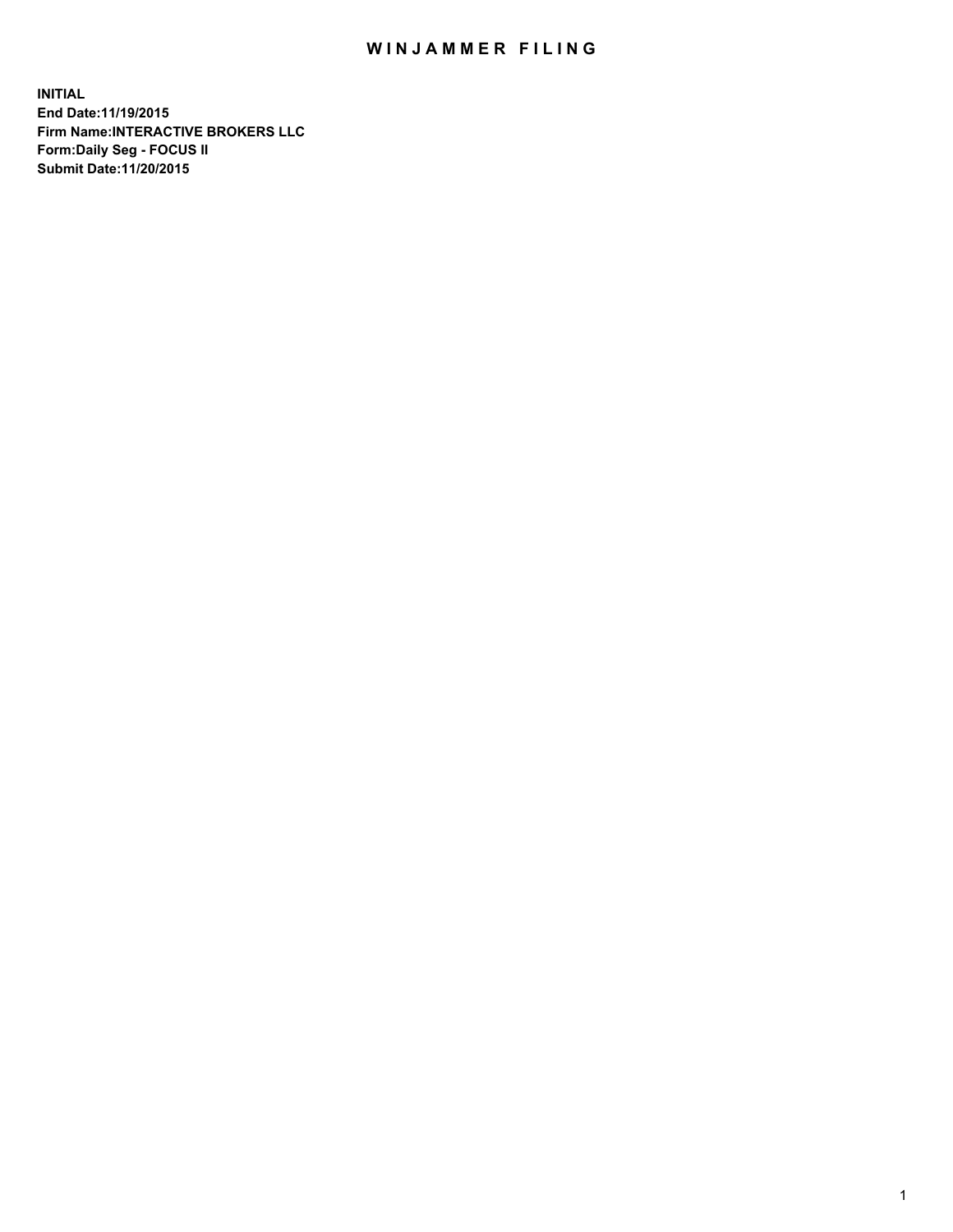## **INITIAL End Date:11/19/2015 Firm Name:INTERACTIVE BROKERS LLC Form:Daily Seg - FOCUS II Submit Date:11/20/2015 Daily Segregation - Cover Page**

| Name of Company<br><b>Contact Name</b><br><b>Contact Phone Number</b><br><b>Contact Email Address</b>                                                                                                                                                                                                                          | <b>INTERACTIVE BROKERS LLC</b><br><b>Alex Parker</b><br>203-618-7738<br>aparker@interactivebrokers.com |
|--------------------------------------------------------------------------------------------------------------------------------------------------------------------------------------------------------------------------------------------------------------------------------------------------------------------------------|--------------------------------------------------------------------------------------------------------|
| FCM's Customer Segregated Funds Residual Interest Target (choose one):<br>a. Minimum dollar amount: ; or<br>b. Minimum percentage of customer segregated funds required:% ; or<br>c. Dollar amount range between: and; or<br>d. Percentage range of customer segregated funds required between:% and%.                         | <u>0</u><br><u>155,000,000 245,000,000</u><br>00                                                       |
| FCM's Customer Secured Amount Funds Residual Interest Target (choose one):<br>a. Minimum dollar amount: ; or<br>b. Minimum percentage of customer secured funds required:%; or<br>c. Dollar amount range between: and; or<br>d. Percentage range of customer secured funds required between: % and %.                          | <u>0</u><br>80,000,000 120,000,000<br>0 <sub>0</sub>                                                   |
| FCM's Cleared Swaps Customer Collateral Residual Interest Target (choose one):<br>a. Minimum dollar amount: ; or<br>b. Minimum percentage of cleared swaps customer collateral required:% ; or<br>c. Dollar amount range between: and; or<br>d. Percentage range of cleared swaps customer collateral required between:% and%. | <u>0</u><br>0 <sub>0</sub><br><u>0 0</u>                                                               |

Attach supporting documents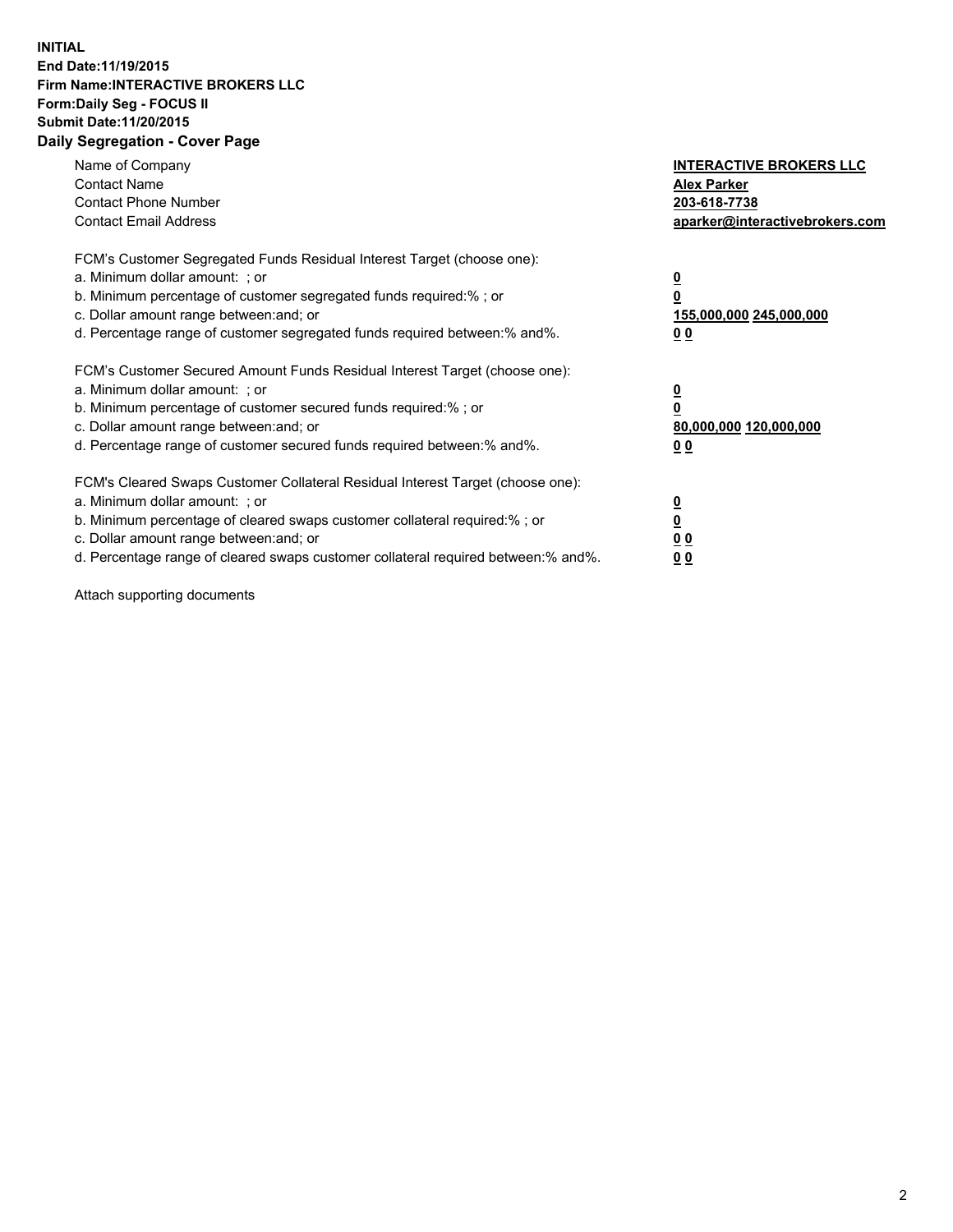## **INITIAL End Date:11/19/2015 Firm Name:INTERACTIVE BROKERS LLC Form:Daily Seg - FOCUS II Submit Date:11/20/2015 Daily Segregation - Secured Amounts**

|     | <b>Dany Ocgregation - Occarea Amounts</b>                                                                  |                                  |
|-----|------------------------------------------------------------------------------------------------------------|----------------------------------|
|     | Foreign Futures and Foreign Options Secured Amounts                                                        |                                  |
|     | Amount required to be set aside pursuant to law, rule or regulation of a foreign                           | $0$ [7305]                       |
|     | government or a rule of a self-regulatory organization authorized thereunder                               |                                  |
| 1.  | Net ledger balance - Foreign Futures and Foreign Option Trading - All Customers                            |                                  |
|     | A. Cash                                                                                                    | 334,010,600 [7315]               |
|     | B. Securities (at market)                                                                                  | 0 [7317]                         |
| 2.  | Net unrealized profit (loss) in open futures contracts traded on a foreign board of trade                  | 3,226,421 [7325]                 |
| 3.  | Exchange traded options                                                                                    |                                  |
|     | a. Market value of open option contracts purchased on a foreign board of trade                             | 18,108 [7335]                    |
|     | b. Market value of open contracts granted (sold) on a foreign board of trade                               | $-20,465$ [7337]                 |
| 4.  | Net equity (deficit) (add lines 1.2. and 3.)                                                               | 337,234,664 [7345]               |
| 5.  | Account liquidating to a deficit and account with a debit balances - gross amount                          | 555,055 [7351]                   |
|     | Less: amount offset by customer owned securities                                                           | 0 [7352] 555,055 [7354]          |
| 6.  | Amount required to be set aside as the secured amount - Net Liquidating Equity                             | 337,789,719 [7355]               |
|     | Method (add lines 4 and 5)                                                                                 |                                  |
| 7.  | Greater of amount required to be set aside pursuant to foreign jurisdiction (above) or line                | 337,789,719 [7360]               |
|     | 6.                                                                                                         |                                  |
|     | FUNDS DEPOSITED IN SEPARATE REGULATION 30.7 ACCOUNTS                                                       |                                  |
| 1.  | Cash in banks                                                                                              |                                  |
|     | A. Banks located in the United States                                                                      | 149 [7500]                       |
|     | B. Other banks qualified under Regulation 30.7                                                             | 0 [7520] 149 [7530]              |
| 2.  | Securities                                                                                                 |                                  |
|     | A. In safekeeping with banks located in the United States                                                  | 379,242,681 [7540]               |
|     | B. In safekeeping with other banks qualified under Regulation 30.7                                         | 0 [7560] 379,242,681 [7570]      |
| 3.  | Equities with registered futures commission merchants                                                      |                                  |
|     | A. Cash                                                                                                    | $0$ [7580]                       |
|     | <b>B.</b> Securities                                                                                       | $0$ [7590]                       |
|     | C. Unrealized gain (loss) on open futures contracts                                                        | $0$ [7600]                       |
|     | D. Value of long option contracts                                                                          | $0$ [7610]                       |
|     | E. Value of short option contracts                                                                         | 0 [7615] 0 [7620]                |
| 4.  | Amounts held by clearing organizations of foreign boards of trade                                          |                                  |
|     | A. Cash                                                                                                    | $0$ [7640]                       |
|     | <b>B.</b> Securities                                                                                       | $0$ [7650]                       |
|     | C. Amount due to (from) clearing organization - daily variation                                            | $0$ [7660]                       |
|     | D. Value of long option contracts                                                                          | $0$ [7670]                       |
|     | E. Value of short option contracts                                                                         | 0 [7675] 0 [7680]                |
| 5.  | Amounts held by members of foreign boards of trade                                                         |                                  |
|     | A. Cash                                                                                                    | 76,339,508 [7700]                |
|     | <b>B.</b> Securities                                                                                       | 0 [7710]                         |
|     | C. Unrealized gain (loss) on open futures contracts                                                        | 1,663,942 [7720]                 |
|     | D. Value of long option contracts                                                                          | 18,116 [7730]                    |
|     | E. Value of short option contracts                                                                         | -20,465 [7735] 78,001,101 [7740] |
| 6.  | Amounts with other depositories designated by a foreign board of trade                                     | 0 [7760]                         |
| 7.  | Segregated funds on hand                                                                                   | $0$ [7765]                       |
| 8.  | Total funds in separate section 30.7 accounts                                                              | 457,243,931 [7770]               |
| 9.  | Excess (deficiency) Set Aside for Secured Amount (subtract line 7 Secured Statement<br>Page 1 from Line 8) | 119,454,212 [7380]               |
| 10. | Management Target Amount for Excess funds in separate section 30.7 accounts                                | 80,000,000 [7780]                |
| 11. | Excess (deficiency) funds in separate 30.7 accounts over (under) Management Target                         | 39,454,212 [7785]                |
|     |                                                                                                            |                                  |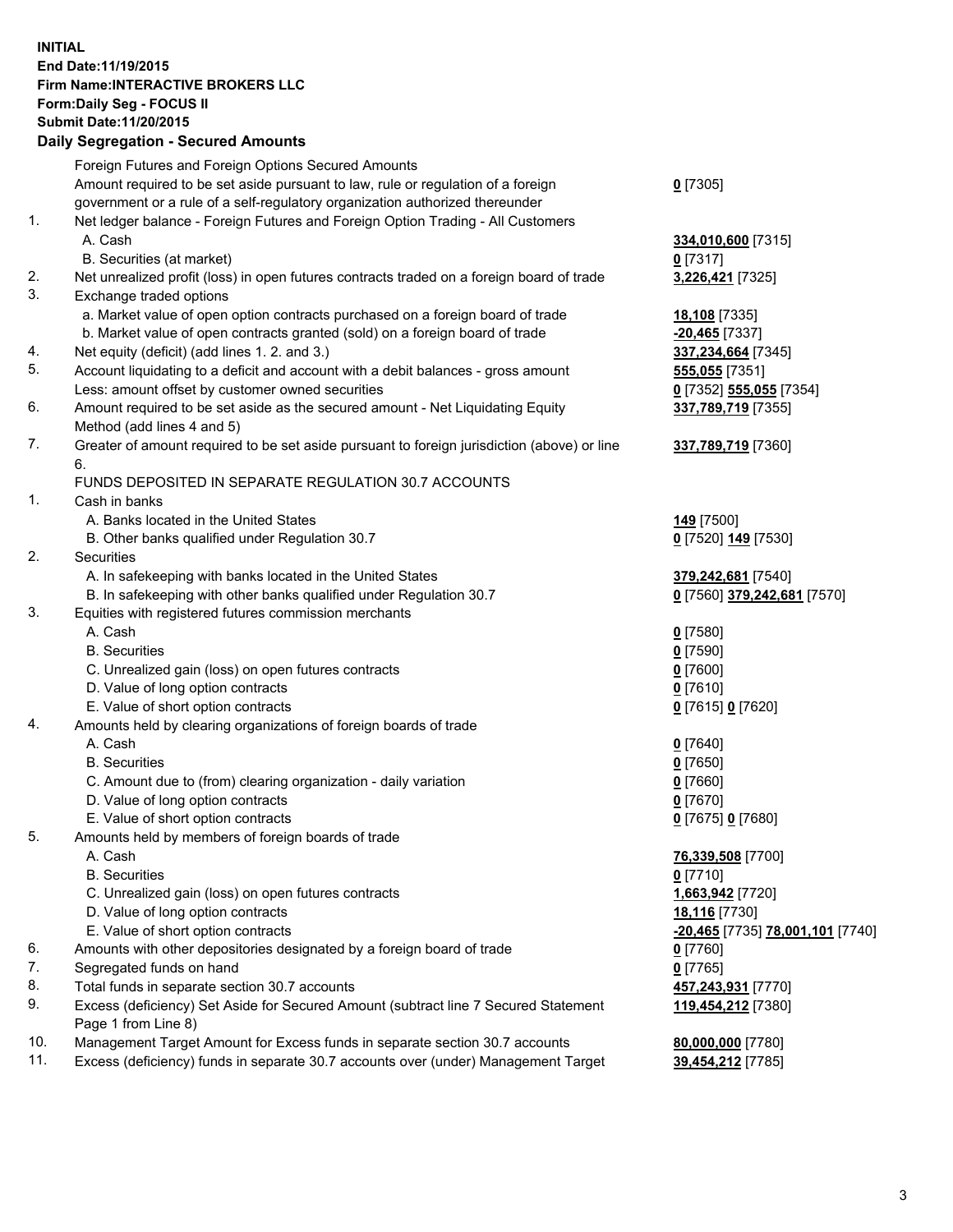**INITIAL End Date:11/19/2015 Firm Name:INTERACTIVE BROKERS LLC Form:Daily Seg - FOCUS II Submit Date:11/20/2015 Daily Segregation - Segregation Statement** SEGREGATION REQUIREMENTS(Section 4d(2) of the CEAct) 1. Net ledger balance A. Cash **2,735,275,762** [7010] B. Securities (at market) **0** [7020] 2. Net unrealized profit (loss) in open futures contracts traded on a contract market **-58,768,709** [7030] 3. Exchange traded options A. Add market value of open option contracts purchased on a contract market **85,064,272** [7032] B. Deduct market value of open option contracts granted (sold) on a contract market **-168,749,010** [7033] 4. Net equity (deficit) (add lines 1, 2 and 3) **2,592,822,315** [7040] 5. Accounts liquidating to a deficit and accounts with debit balances - gross amount **485,812** [7045] Less: amount offset by customer securities **0** [7047] **485,812** [7050] 6. Amount required to be segregated (add lines 4 and 5) **2,593,308,127** [7060] FUNDS IN SEGREGATED ACCOUNTS 7. Deposited in segregated funds bank accounts A. Cash **227,516,461** [7070] B. Securities representing investments of customers' funds (at market) **1,488,092,061** [7080] C. Securities held for particular customers or option customers in lieu of cash (at market) **0** [7090] 8. Margins on deposit with derivatives clearing organizations of contract markets A. Cash **20,613,978** [7100] B. Securities representing investments of customers' funds (at market) **1,141,616,732** [7110] C. Securities held for particular customers or option customers in lieu of cash (at market) **0** [7120] 9. Net settlement from (to) derivatives clearing organizations of contract markets **-35,117** [7130] 10. Exchange traded options A. Value of open long option contracts **85,074,311** [7132] B. Value of open short option contracts **-168,759,112** [7133] 11. Net equities with other FCMs A. Net liquidating equity **0** [7140] B. Securities representing investments of customers' funds (at market) **0** [7160] C. Securities held for particular customers or option customers in lieu of cash (at market) **0** [7170] 12. Segregated funds on hand **0** [7150] 13. Total amount in segregation (add lines 7 through 12) **2,794,119,314** [7180] 14. Excess (deficiency) funds in segregation (subtract line 6 from line 13) **200,811,187** [7190] 15. Management Target Amount for Excess funds in segregation **155,000,000** [7194] **45,811,187** [7198]

16. Excess (deficiency) funds in segregation over (under) Management Target Amount Excess